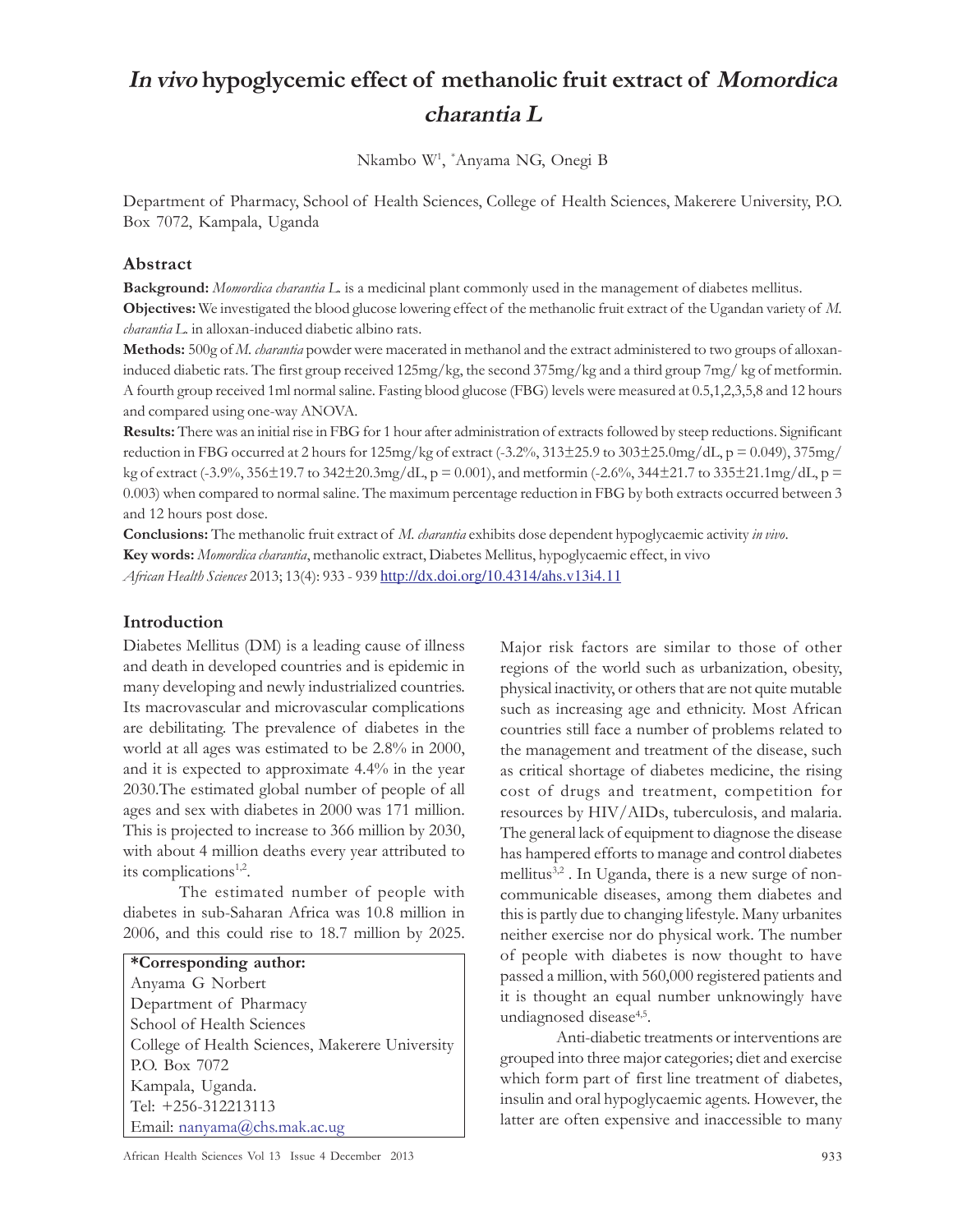low-income generating individuals in Uganda, given their high cost and the sometimes long distance that has to be travelled to the hospitals and health facilities that avail them. Also, these drugs are not without side effects and yet the treatment is life-long, due to the chronic nature of disease. Because of this, some patients use affordable and cost effective alternative therapy for management of diabetes in the form of traditional medicines, which are both locally available and cheap<sup>2, 4</sup>.

Several herbal remedies used in the management of diabetes have been reported to possess hypoglycemic effects<sup>6-11</sup>. Among these is *Momordica charantia* L Fam. Cucurbitaceae (African cucumber, bitter gourd, bitter melon) a medicinal plant used traditionally as an antidiabetic, an emetic, a laxative, a tonic, and to treat anaemia, arthritis, colds, fever, gout, infertility, kidney stones, peptic ulcers, stomach ache and intestinal helminthes<sup>12</sup>. It is also used as an antimalarial, together with related species, and as an abortifacient<sup>13-15</sup>. Some pharmacological and safety studies of this herb have been carried out<sup>16,17</sup>. In addition to hypoglycaemic activity, M.charantia has been shown to have antioxidant $^{18-20}$ , anti-tumour $^{21-25}$ , neuroprotective $^{26}$ , anti-inflammatory<sup>27-29</sup> and antimicrobial activity<sup>30,31</sup>. It has a resistance modifying effect for aminoglycosides against methicillin-resistant Staphylococcus aureus<sup>32</sup>. The plant is a source of urease for urea determination<sup>33</sup>. Wan et al<sup>34</sup> have also found that M. charantia peroxidase can be used for biotransformation of piceatannol into antihyperglycaemic oligomeric stilbenes.

This study aimed at investigating the effects of the Ugandan variety of M. charantia L. methanolic fruit extract on blood glucose levels in alloxaninduced diabetic rats.

# Methods

## Plant collection and extraction

M. charantia ripe fruits were obtained from Kabanyolo farm at the beginning of the dry season (December 2011 to February 2012).The herbarium specimen was prepared and verified at the Department of Botany, Makerere University. Studies have shown that hybridization occurs between cultivated and wild varieties and that there is transfer of genetic material between species<sup>35,36</sup>. The fresh fruits were washed with tap water to remove dust and other foreign material. They were then air dried in the laboratory. The dry fruits were blended into a powder form using a mortar and pestle. The powder was weighed using a digital weighing

machine and weighed 138.6g.The powder was put in a clean empty bottle and methanol added until it covered the powder, with vigorous shaking to mix the content. Methanol was added to make 2 litres. The bottle was then corked and kept for 3 days with occasional shaking to facilitate extraction of the active component from the powder. A 2 litre measuring cylinder and funnel and round bottomed flask were cleaned and dried. The cotton was placed in the neck of the funnel and placed on top of the cylinder. The macerating mixture was poured into the funnel to filter off the large size marc. The process was repeated on the filtrate using Whartman filter paper and the filtrate collected in a round bottomed flask. The dry extract was obtained using a rotary evaporator. The percentage yield was 17 percent. The extract was stored in a vial in a cupboard.

Methanol was used because it is a polar solvent and so hopefully would extract active principles, which otherwise would have been extracted using water. Also, it is easier to evaporate compared to water.

#### Preparation of the extract and metformin

5g of extract were suspended in 25ml of normal saline solution to form a 200mg/ml suspension. One tablet of metformin (500mg) obtained from a pharmacy was powdered and the powder dissolved in 50ml of normal saline to form a 10mg/ml suspension.

## Animal preparation

Twenty four male albino rats weighing between 150 and 180g were chosen in order to provide uniform results and minimize error that occurs due to variation in species, sex and weight. The animals were obtained from the School of Veterinary Medicine and Animal Resources, Makerere University and habituated at the Department of Pharmacology, College of Health Sciences, in cages for 3 days under normal laboratory conditions of; temperature, humidity and light (12 hours day, 12 hours night).They were fed on standard animal feed and water ad libitum.

# Induction of Diabetes Mellitus in animals

The animals were made to fast for 18 hours receiving only water. They were weighed and the Fasting Blood Glucose (FBG) of each animal measured by bleeding the diethyl ether anesthetized animal on the tail and recording the glucose level using a glucometer. 1.5g of alloxan powder, purchased from BDH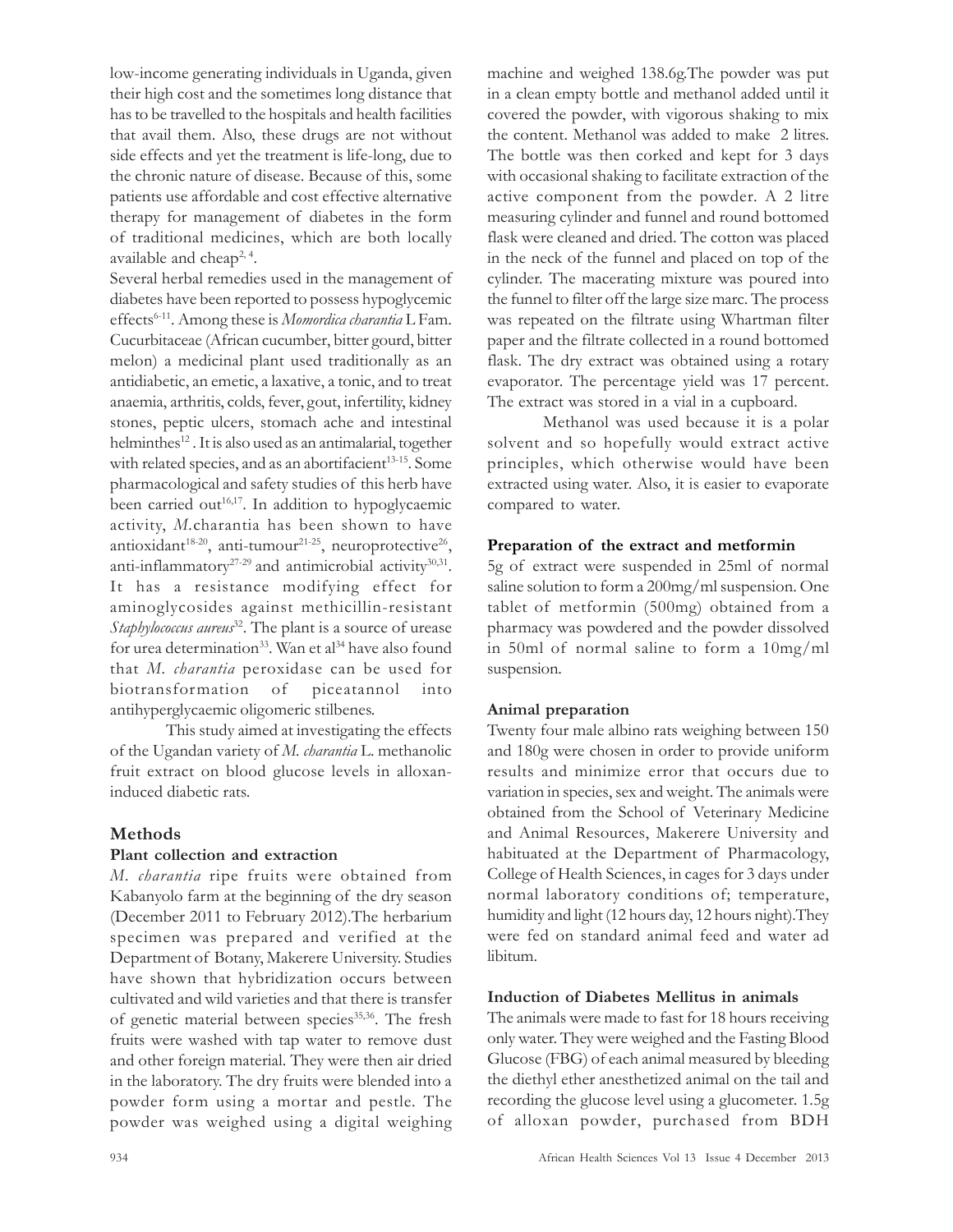laboratories, was dissolved in 25ml of 0.9% normal saline to form a 60mg/ml solution. This was put in a vial, autoclaved at 121<sup>°</sup>C for 3 hours and cooled. Specific volumes of the solution were taken off and injected into the tail veins of diethyl ethyl anesthetized animals such that each animal got 65mg/kg body weight<sup>37</sup>. The animals were then monitored for 5 days and elevation of FBG confirmed after 18 hours. Only animals with FBG above 200mg/dL were used in the study.

## Administration of test substances

Twenty four animals were randomly assigned to 4 groups of 6 each namely I, II, III and IV, and fasted for 18 hours. Using a syringe and endogastric tube, suspensions of the extract were administered by gavage to restrained animals such that group IV received 1ml normal saline, group III 7mg/kg body weight of metformin suspension, and groups I and II 125mg/kg and 375mg/kg body weight of M. charantia respectively.

#### Measurement of Fasting Blood Glucose

Blood drops were obtained by piercing the tip of diethyl ether anesthetized tails of the rats and FBG measured using a glucometer. The fasting blood glucose levels were measured at 0, 0.5,1,2,3,5,8 and 12 hours after administration of the substances.

#### Statistical analysis

The means of fasting blood glucose levels for the test and control groups were compared at different times by one-way analysis of variance (ANOVA) using SPSS 11 software. A p value  $\leq 0.05$  was considered statistically significant.

#### Ethical considerations

This study was approved by the Institutional Review Committee of the School of Medicine, College of Health Sciences, Makerere University. All experiments were conducted in accordance with internationally accepted principles for animal use and care.

## Results

There was an initial increase in the FBG when the extract was administered, which lasted the first 1 hour. The rise was greater with 125mg/kg (13.0%) than  $375mg/kg$  (8.9%) of the extract. Thereafter, there was a significant reduction in FBG at 2 hours for 125mg/kg of extract (-3.2%, 313±25.9 to  $303\pm25.0$ mg/dL, p = 0.049),  $375$ mg/kg of extract  $(-3.9\%, 356\pm19.7 \text{ to } 342\pm20.3 \text{mg/dL}, p = 0.001),$ and metformin (-2.6%, 344±21.7 to 335±21.1mg/ dL,  $p = 0.003$ ) when compared to normal saline (figure 1). The maximum percentage reduction in FBG by both extracts occurred between 3 and 12 hours post dose (table 1).



Figure 1: Mean blood glucose (mg/dL) after administration of methanolic fruit extract of Momordica charantia and metformin in alloxan-induced diabetic rats (n=6)  $SE = standard error of mean$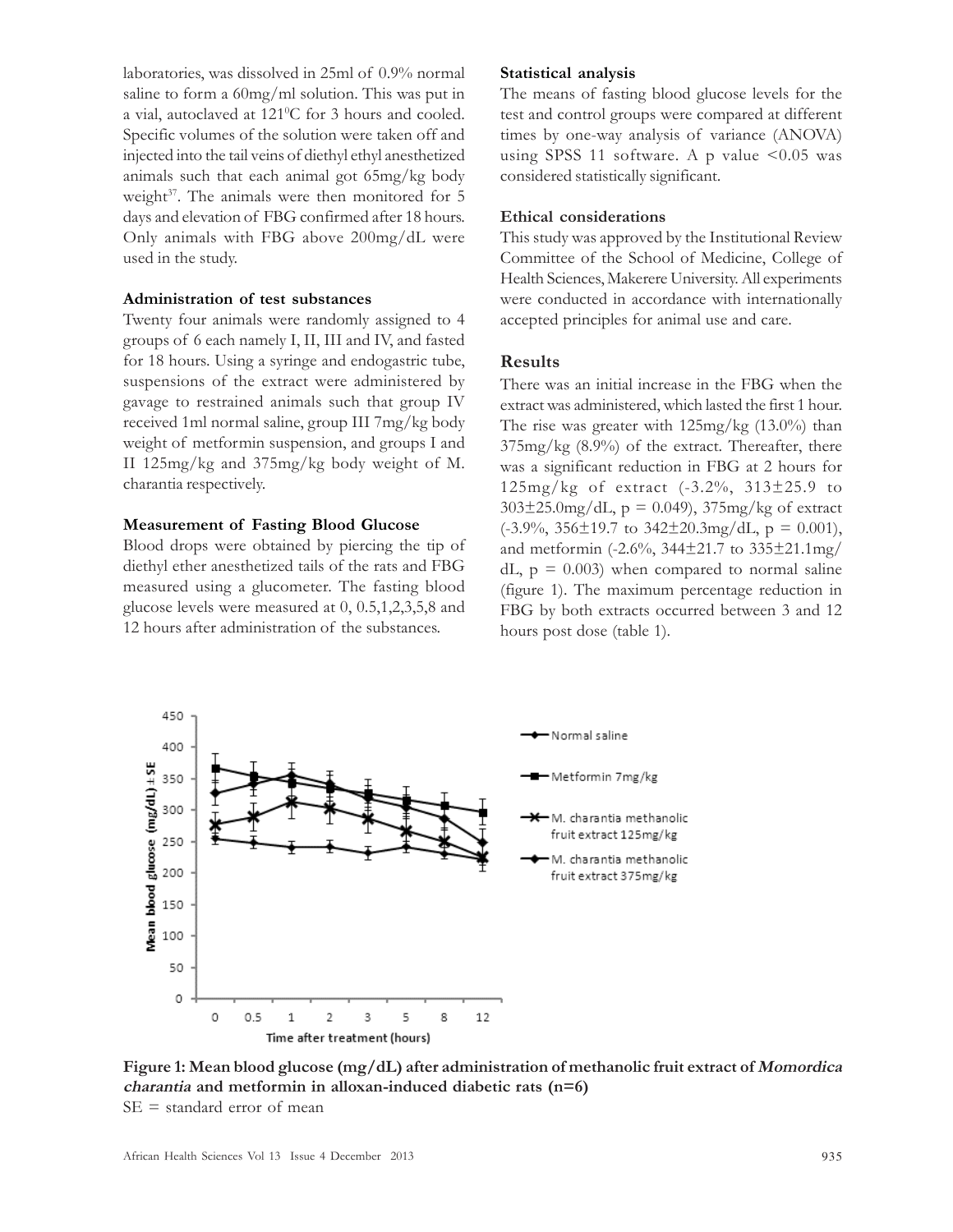| Treatment                     | Percent glycaemic change* |        |        |        |        |        |        |         |
|-------------------------------|---------------------------|--------|--------|--------|--------|--------|--------|---------|
|                               | Time (Hours)              |        |        |        |        |        |        |         |
|                               |                           | 0.5    |        |        |        |        |        |         |
| Normal saline 1ml             |                           | $-2.7$ | $-2.8$ | 0.4    | $-4.1$ | 4.3    | $-4.5$ | $-4.3$  |
| Metformin 7mg/kg              | $\left( \right)$          | $-3.5$ | $-2.8$ | $-2.6$ | $-2.4$ | $-3.4$ | $-2.8$ | $-3.3$  |
| M. charantia extract 125mg/kg | $\theta$                  | 4.3    | 8.3    | $-3.2$ | $-5.3$ | $-6.9$ | $-6.2$ | $-10.0$ |
| M. charantia extract 375mg/kg |                           | 4.6    | 4.1    | $-3.9$ | $-6.7$ | $-4.4$ | $-5.9$ | $-13.6$ |

Table 1: Percentage glycaemic change after administration of methanolic fruit extract of Momordica  $charantia$  L. in alloxan-induced diabetic rats (n=6)

\*Negative values indicate reductions

The subsequent FBG reductions 2 hours after administration of extract remained significant up to 12 hours for 375mg/kg, while that of 125mg/kg of extract was significant after the third hour. The percentage reductions for both concentrations of the extract were greater than those of metformin between 8 and 12 hours (14% and 10% as compared to 3% respectively). The effect on FBG of 375mg/ kg of the methanolic extract was comparable to that of metformin ( $p > 0.05$  between 2 and 12 hours).

## Discussion

The antidiabetic effect of M. charantia was investigated and the results show that at 2 hours, both concentrations of the methanolic fruit extract exhibited declines in blood glucose, with 375mg/ kg of extract having a greater effect than 125mg/ kg of extract. The onset of glucose lowering was not as rapid as with metformin, yet the trajectory appeared superior. Both the extract and metformin lowered blood glucose levels without inducing hypoglycaemia. The initial rise in blood glucose could be attributed to the carbohydrate content of the plant or as a result of a physiological phenomenon<sup>38</sup>. This was not observed in mice administered normal saline. This initial rise in FBG seems to offset the early anti-hyperglycaemic effect of the crude extract.

Kolawole et al<sup>39</sup> showed that the methanolic fruit extract of M. charantia decreased blood glucose in both normal and diabetic animals, comparable to 10mg/kg of chlorpropramide in doses of 400 to 600mg/kg. Mamun<sup>40</sup> also found a significant decrease in blood glucose and increase in serum insulin when powdered fruits of the plant were administered to diabetic rats, while Rathnaker et al <sup>41</sup> have demonstrated the hypoglycaemic effect of a polyherbal product containing M. charantia. In another study, a different species, Momordica cymbalaria was found to produce a time-dependent decrease in fasting blood glucose levels<sup>42</sup>. However, a systematic review of four Randomized Controlled Trials of M. *charantia* for type 2 DM by Ooi et al<sup>43</sup> showed no difference with placebo, metformin or glibenclamide indicating the need for further clinical studies, standardization and quality control of preparations.

In this study, the anti-hyperglycaemic effects of metformin (7mg/kg) and 375mg/kg extract were more or less similar. While metformin lowers FBG concentrations by decreasing hepatic gluconeogenesis and increasing insulin-stimulated glucose uptake by skeletal muscle and adipose tissues, M. charantia appears to act by repairing damaged Beta-cells, increasing insulin secretion, enhancing insulin sensitivity in peripheral tissue by promoting glucose uptake, inhibition of hepatic gluconeogenesis, decreasing glucose absorption by inhibiting glucosidase and disaccharidases in the intestine, and enhancing the activity of AMP-activated protein kinase<sup>44</sup>. Indeed some of the constituents of the extract like oleanolic acid 3-O-glucuronide and momordin exert their anti-hyperglycemic effect by inhibiting glucose transport at the brush border of the small intestine. The aqueous extract of the unripe fruit of M. charantia has been shown to partially stimulate insulin release from isolated Betacells of the pancreas in rats, while the fruit juice significantly increased the number of Beta-cells<sup>6</sup>. M. charantia has also been reported to inhibit 11Betahydroxysteroid dehydrogenase, a potential antidiabetes target<sup>45</sup>.

Major active principles in M. charantia are sterols, triterpenes, glycosides notably momordin Ic, charantin, goyaglycosides, momordicosides and other cucurbitane glycosides, goyasaponins, the alkaloid momordicin, phenolic compounds, tannins, flavonoids, carotenoids and bioactive proteins like polypeptide p and alpha-momorcharin<sup>12,44,46-50</sup>. The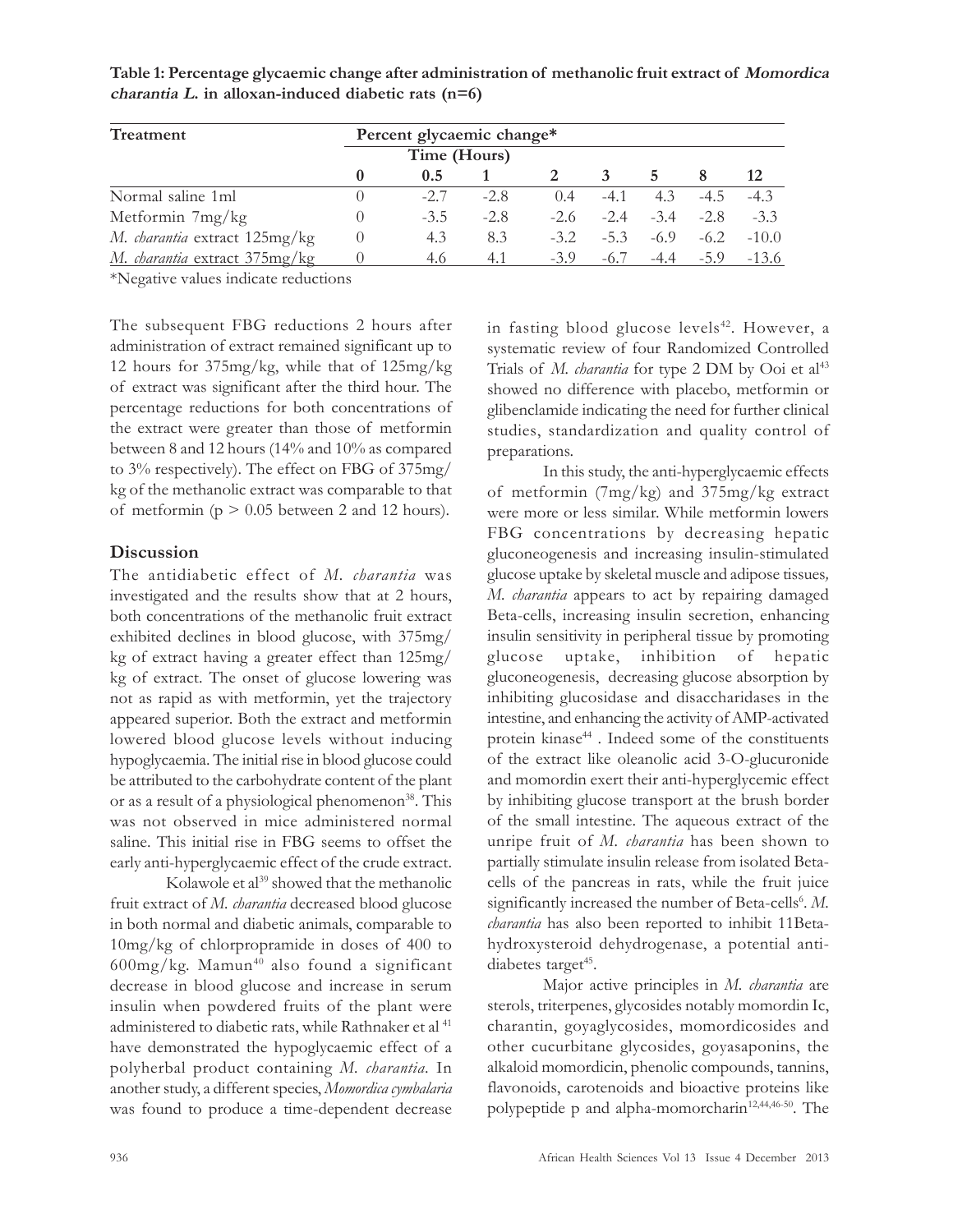oleanane-glycoside momordin Ic and cucurbitanetype triterpenoid glycosides especially charantin and polypeptide p have been shown to have hypoglycaemic activity<sup>44,51-54</sup>. While Harazika et al<sup>55</sup> have demonstrated that momordicilin a triterpene, is a potent inhibitor of glycogen synthase kinase-3, an enzyme involved in glucose homeostasis and potential target for anti-diabetic compounds.

These findings provide further evidence for hypoglycemic activity of M. charantia similar to that seen in other members of the Cucurbitaceae Family.

# Limitations

It is noteworthy that initial blood glucose levels were slightly different for extract, metformin and saline groups at baseline. This was difficult to control. However, we determined the rate and extent of decrease in blood glucose, which was greater for the metformin and extract groups compared to normal saline.

# Conclusion

The study revealed that the methanolic fruit extract of M. charantia exhibited anti-hyperglycaemic effects comparable to those of metformin, in appropriate doses, in alloxan-induced diabetic rats, but the initial effect appears to be offset by the carbohydrate content of the extract. The anti-hyperglycaemic activity increased with an increase in dose of extract.

# Acknowledgement

We would like to thank Aloysius Lubega for his assistance in the laboratory studies.

# Funding

This research project was funded by the Pharmaceutical Society of Uganda

# References

- 1. WHO/IDF. Definition and diagnosis of diabetes mellitus and intermediate hyperglycemia. Geneva: World Health Organization; 2006.
- 2. WHO. Global status report on noncommunicable diseases 2010. Geneva: World Health Organization; 2011.
- 3. Motala A, Omar M, Pirie F. Epidemiology of type1 and type 2 diabetes in Africa. Journal of Cardiovascular Risk 2003; 10: 77–83.
- 4. Hjelm K, Atwine F. Health-care seeking behavior among persons with diabetes in Uganda: an interview study. BMC International Health  $\mathcal{Q}^*$ Human Rights 2011; 11:11
- 5. Mutebi E, Nakwagala FN, Nambuya A, Otim M. Undiagnosed diabetes mellitus and impaired glucose tolerance among hypertensive patients in Mulago Hospital, Kampala, Uganda. African Journal of Diabetes Medicine 2012; 20(1): 20-23
- 6. Grover JK, Yadav S, Vats V 2002. Medicinal plants of India with anti-diabetic potential. Journal of Ethnopharmacology 81: 81–100.
- 7. Macedo M, Ferreira AR. Plantas hipoglicemiantes utilizadas por comunidades tradicioanais na Bacia do Alto Paraguai e Vale o Guapore, Mato Grosso-Brasil. Rev Bras Farmacogn 2004; 14(supl. 01): 45-47
- 8. Djomeni Dzeufiet PD, Tedong L, Asongalem EA, Dimo T, Sokeng SD, Kamtchouing P. Hypoglycaemic effect of methylene chloride/ methanol root extract of Ceiba pentandra in normal and diabetic rats. Indian Journal of Pharmacology 2006; 38: 194–197
- 9. Nwaegerue E, Ifeoma NN, Ezeala CC, Unekwe PC. Glucose lowering effect of leaf extract of Viscum album in normal in normal and diabetic rats. J Res Med Sci 2007; 12(5): 235-340
- 10. Rajasekhar MD, Ramesh Babu K, Vinay K, Sampath MR, Sameena SK, Apparao C. Antihyperglycemic and antioxidant activities of active fraction from the aqueous extract of Momordica cymbalaria fruits in Streptozotocin induced diabetic rats. Phcog Res 2009; 1: 352-8
- 11. Verissimo LF, Bacchi AD, Zaminelli T, Henrique O. de Paula G, Moreira EG. Herbs of interest to the Brazilian Federal Government: female reproductive and developmental toxicity studies. Rev Bras Famacogn 2011; 21(6): 1163-1171
- 12. WHO. WHO monographs on selected medicinal plants, vol. 4. Geneva: World Health Organization, 2005
- 13. Kohler I, Jenett-Siems K, Siems K, Hernandez MA. In vitro Antiplasmodial Investigation of Medicinal Plants from El Salvador. Z Naturforsch 2002; 57: 277-281
- 14. Froelich S, Onegi B, Kakooko A, Siems K, Schubert C, Jennet-Siems K. Plant traditionally used against malaria: phytochemical and pharmacological investigation of Momordica foetida. Rev Bras Farmacogn 2007; 17(1): 01-07
- 15. Shah GM, Khan MA, Ahmad M, Zafar M, Khan AA. Observations on antifertility and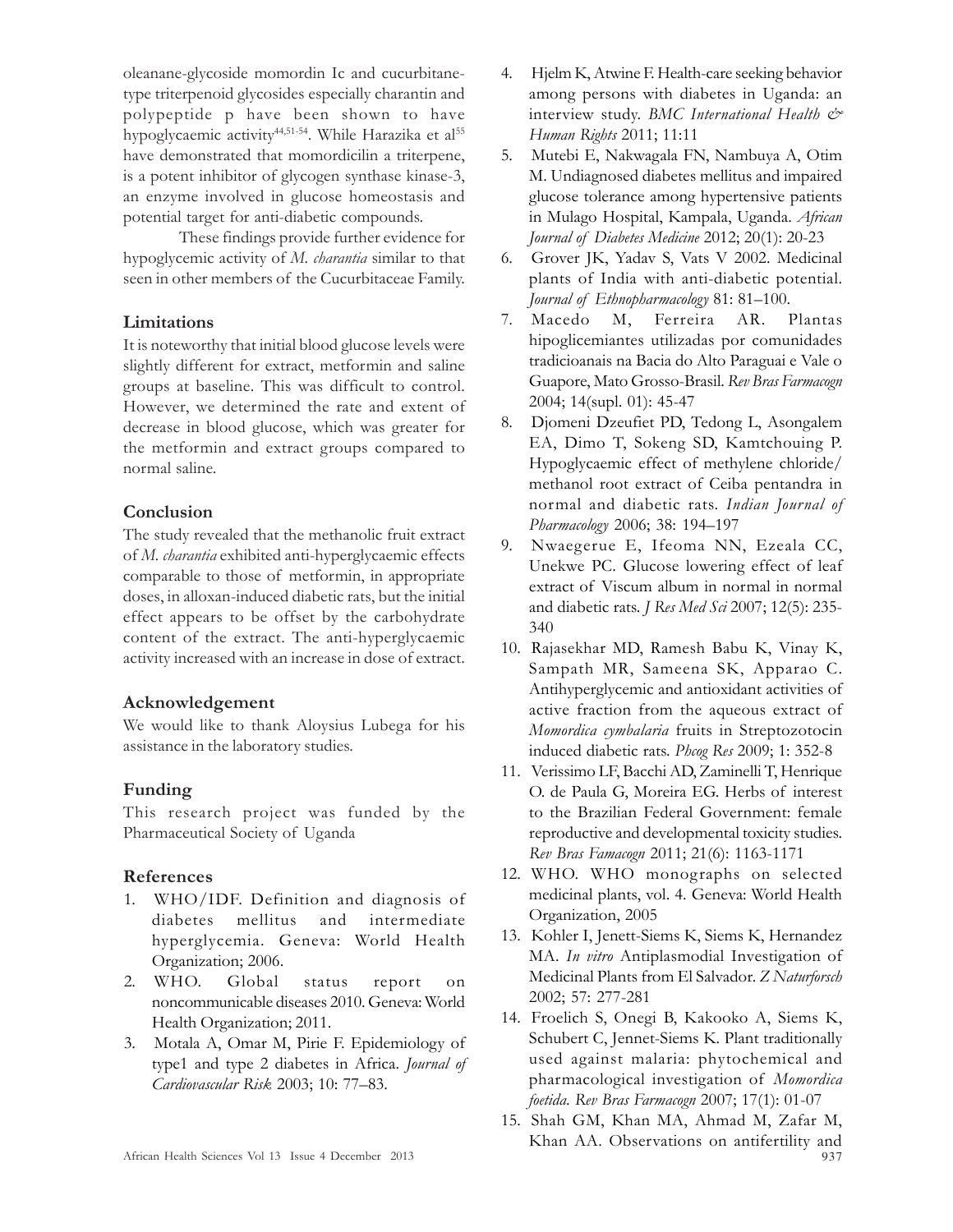abortifacient herbal drugs. Afr J Biotechnol 2009; 8(9): 1959-1964

- 16. Fernandes NPC, Lagishetty CV, Panda VS, Naik SR. An experimental evaluation of the antidiabetic and antilipidaemic properties of a standard Momordica charantia fruit extract. BMC Complement Altern Med 2007; 7: 29
- 17. Adoum OA. Determination of toxicity levels of some Savannah plants using Brine Shrimp Test (BST). Bajopas 2009; 2(1): 135-138
- 18. Semiz A, Sen A. Antioxidant and chemoprotective properties of Momordica charantia L. (bitter melon) fruit extract. Afr J Biotechnol 2007; 6(3): 273-277
- 19. Lin KW, Yang SC, Lin CN. Antioxidant constituents from the stems and fruits of Momordica charantia. Food Chemistry 2011; 127: 609-614
- 20. Thenmozhi AJ, Subramanian P. Antioxidant Potential of Momordica charantia in Ammonium Chloride-Induced Hyperammonemic Rats. Evidence-Based Complementary and Alternative Medicine 2011; vol. 2011, Article ID 612013
- 21. Fang EF, Zhang CZI, Ng TB, Wong JH, Pan WL, Ye XJ, et al. Momordica charantia Lectin, a Type II Ribosome Inactivating Protein, Exhibits Antitumor Activity toward Human nasopharyngeal Carcinoma Cells In Vitro and In Vivo. Cancer Prev Res 2011; 5(1): 109-121
- 22. Pitchakarn P, Suzuki S, Ogawa K, Pompimon W, Takahashi S, Asamoto M, et al. Induction of G1 arrest and apoptosis in androgen-dependent human prostate cancer by Kuguacin J, a triterpenoid from Momordica charantia leaf. Cancer Lett 2011; 306: 142-150
- 23. Soundararajan R, Prabha P, Rai U, Dixit A. Antileukemic Potential of Momordica charantia Seed Extracts on Human Myeloid Leukemic HL60 Cells. Evidence-Based Complementary and Alternative Medicine 2012; vol. 2012, Article ID 732404
- 24. Fang EF, Zhang CZI, Wong JH, Shen JY, Li CH, Ng TB. The MAP30 protein from bitter gourd (Momordica charantia) seeds promotes apoptosis in liver cancer cells in vitro and in vivo. Cancer Lett 2012; 324: 66-74
- 25. Pitchakarn P, Suzuki S, Ogawa K, Pompimon W, Takahashi S, Asamoto M, et al. Kuguacin J, a triterpenoid from Momordica charantia leaf, modulates the progression of androgenindependent human prostate cancer cell line, PC3. Food Chem Toxicol 2012; 50: 840-847
- 26. Malik ZA, Singh M, Sharma PL. Neuroprotective effect of Momordica charantia in global cerebral ischemia and reperfusion induced neuronal damage in diabetic mice. J Ethnopharmacol 2010; 133: 729-734
- 27. Umukoro S, Ashorobi RB. Evaluation of antiinflammatory and membrane stabilizing property of aqueous leaf extract of Momordica charantia in rats. Afr J Biomed Res 2006; 9: 119-124
- 28. Cheng HL, Kuo CY, Liao YW, Lin CC. EMCD, a hypoglycaemic triterpene isolated from Momordica charantia wild variant, attenuates TNFá-induced inflammation in FL838 cells in an AMP-activated protein kinase-independent manner. Eur J Pharmacol. 2012; 689: 241-248
- 29. Hsu C, Tsai TH, Li YY, Wu WH, Huang CJ, Tsai PJ. Wild bitter melon (Momordica charantia Linn. Var. abbreviata Ser.) extract and its bioactive components suppress Propionibacterium acnesinduced inflammation. Food Chemistry 2012; 135: 976-984
- 30. Abalaka ME, Olonitola OS, Onaolapo JA, Inabo HI. Investigation of the bioeffects of ethanol extracts of leaf and stem of Momordica charantia on clinical strains of Escherichia coli and Staphylococcus aureus. Bajopas 2009; 2(2): 203-206
- 31. Mwambete KD. The in vitro antimicrobial activity of fruit and leaf crude extracts of Momordica charantia: A Tanzanian medicinal plant. African Health Sciences 2009; 9(1): 34-39
- 32. Coutinho HDM, Costa JGM, Falcao-Silva VS, Siqueiria-Junior JP, Lima EO. Effect of Momordica charantia L. in the resistance to aminoglycosides in methicillin-resistant
- L Staphylococcus aureus. Comp Immun Microbiol Infect Dis 2009; 33: 467-471
- 33. Krishna BL, Singh AN, Patra S, Dubey VK. Purification, characterization and immobilization of urease from Momordica charantia seeds. Process Biochem 2011; 46: 1486-1491
- 34. Wan X, Wang XB, Yang MH, Wang JS, Kong LY. Dimerization of piceatannol by Momordica charantia peroxidase and á-glucosidase inhibitory activity of the biotransformation products. Bioorg Med Chem 2011; 19: 5085-5092
- 35. Liao PC, Tsai CC, Chou CH, Chiang YC. Introgression Between Cultivars and Wild Populations of Momordica charantia L. (Cucurbitaceae) in Taiwan. Int J Mol Sci 2012; 13: 6469-6491
- 36. Ji Yuan, Luo Y, Hou B, Wang W, Zhao J, Yang
- 938 African Health Sciences Vol 13 Issue 4 December 2013 L, et al. Development of polymorphic